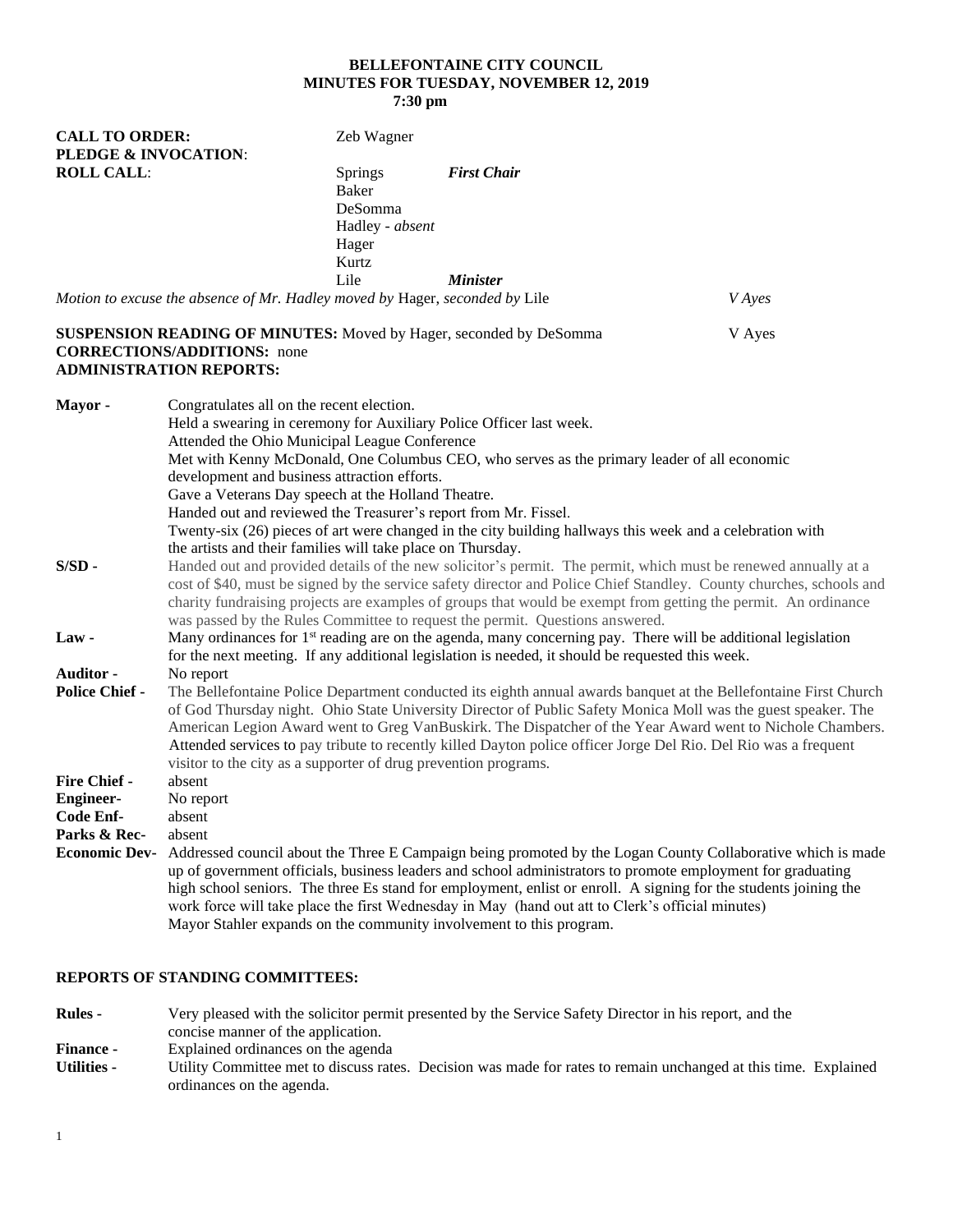**Safety -** Explained ordinance on the agenda **Streets -** No report **Sidewalks, Curbs & Parks -**Mrs. Baker hands out the monthly meeting minutes for the Joint Rec District Board (copy att to

Clerk's official minutes) **Audit –** No report

**COMMUNICATIONS FROM CITIZENS:**

#### **INTRODUCTION OF ORDINANCES:**

#### **1. ORDINANCES FOR 1ST READING**

19-73 A. AN ORDINANCE ESTABLISHING AND PROVIDING FOR COMPENSATION FOR CERTAIN HOURLY EMPLOYEES OF THE CITY OF BELLEFONTAINE AND DECLARING AN EMERGENCY IN THE CITY OF BELLEFONTAINE, OHIO. (2020 SERVICE WORKERS PAY ORDINANCE) **FINANCE**

3RR- Moved by Baker, seconded by Springs V Ayes Passage-Adoption-

19-74 B. AN ORDINANCE ESTABLISHING AND PROVIDING FOR COMPENSATION FOR CERTAIN HOURLY EMPLOYEES OF THE CITY OF BELLEFONTAINE AND DECLARING AN EMERGENCY IN THE CITY OF BELLEFONTAINE, OHIO. (2020 CLERICAL WORKERS PAY ORDINANCE) **FINANCE**

| 3RR-      | Moved by Baker, seconded by DeSomma | V Ayes |
|-----------|-------------------------------------|--------|
| Passage-  |                                     |        |
| Adoption- |                                     |        |

19-75 C. AN ORDINANCE ESTABLISHING AND PROVIDING FOR COMPENSATION FOR CERTAIN HOURLY EMPLOYEES OF THE CITY OF BELLEFONTAINE AND DECLARING AN EMERGENCY IN THE CITY OF BELLEFONTAINE, OHIO. (2020 SUPERVISORY WAGE ORDINANCE) **FINANCE**

| 3RR-      | Moved by Baker, seconded by Kurtz | V Ayes |
|-----------|-----------------------------------|--------|
| Passage-  |                                   |        |
| Adoption- |                                   |        |

19-76 D. AN ORDINANCE ESTABLISHING AND PROVIDING FOR COMPENSATION FOR THE MAYOR, PRESIDENT OF COUNCIL, COUNCIL MEMBERS, CLERK OF COUNCIL, LAW DIRECTOR, TREASURER AND AUDITOR AND DECLARING AN EMERGENCY IN THE CITY OF BELLEFONTAINE, OHIO. **FINANCE**

3RR- Moved by Baker, seconded by Springs V Ayes Passage-Adoption-

19-77 E. AN ORDINANCE ESTABLISHING AND PROVIDING FOR COMPENSATION OF THE BELLEFONTAINE MUNICIPAL COURT JUDGE FOR 2020 AND DECLARING AN EMERGENCY IN THE CITY OF BELLEFONTAINE, OHIO. **FINANCE**

| 3RR-      | Moved by Baker, seconded by Kurtz | V Aves |
|-----------|-----------------------------------|--------|
| Passage-  |                                   |        |
| Adoption- |                                   |        |
|           |                                   |        |

19-78 F. AN ORDINANCE MAKING TEMPORARY APPROPRIATIONS FOR CURRENT EXPENSES AND OTHER EXPENDITURES DURING THE FISCAL YEAR BEGINNING JANUARY 1, 2020 AND ENDING DECEMBER 31, 2020 AND DECLARING AN EMERGENCY IN THE CITY OF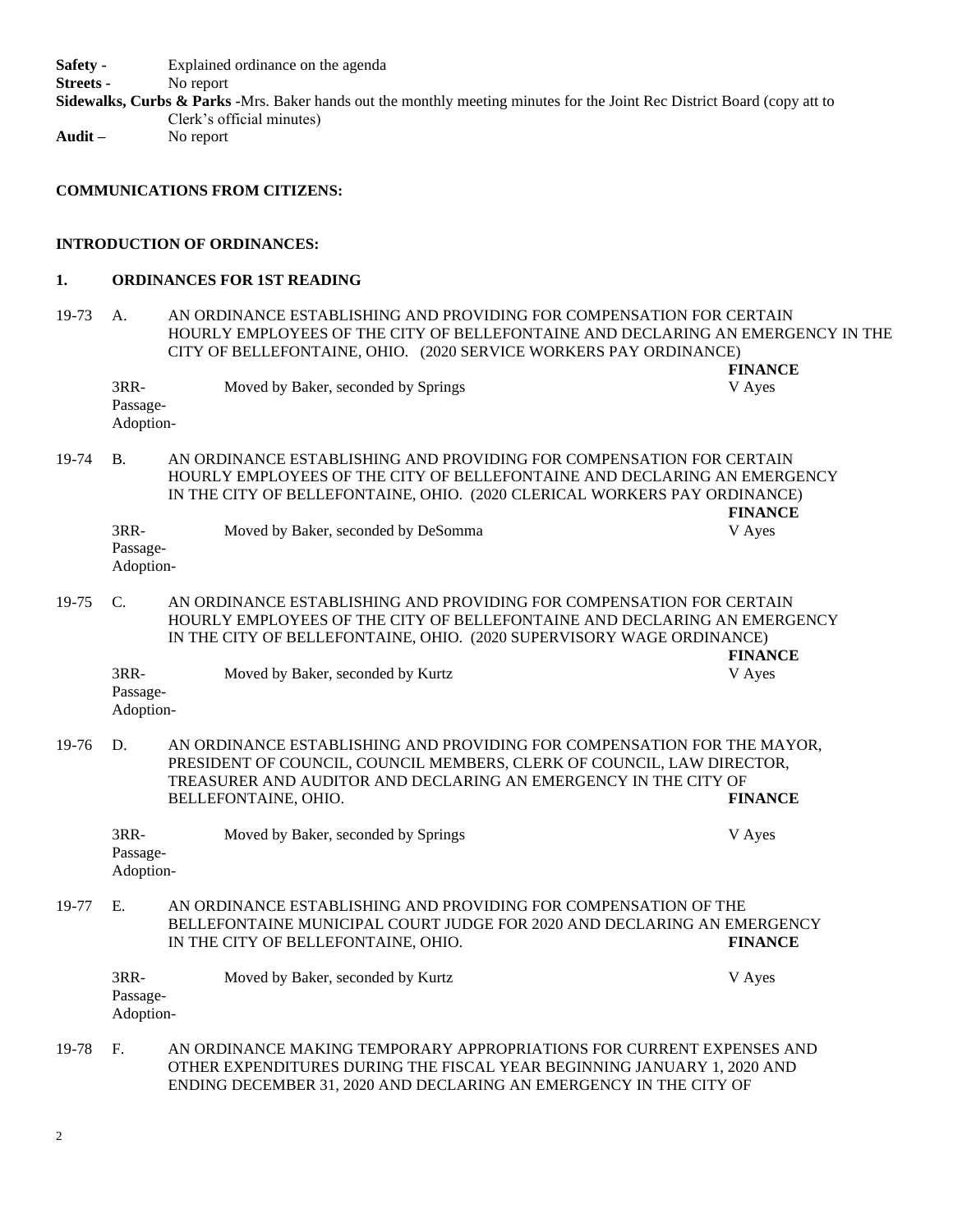| $3RR-$    | Moved by Baker, seconded by Kurtz | V Ayes |
|-----------|-----------------------------------|--------|
| Passage-  |                                   |        |
| Adoption- |                                   |        |

### 19-79 G. AN ORDINANCE AUTHORIZING THE PURCHASE OF MISCELLANEOUS SUPPLIES, EQUIPMENT AND SERVICES FOR USE IN 2020, AND DECLARING AN EMERGENCY IN THE CITY OF BELLEFONTAINE, OHIO. **FINANCE**

3RR- Moved by Baker, seconded by Kurtz V Ayes Passage-Adoption-

19-80 H. AN ORDINANCE AUTHORIZING THE EXTENSION OF WATER UTILITY SERVICE OUTSIDE THE CORPORATION LINE OF THE CITY OF BELLEFONTAINE TO THAT CERTAIN PROPERTY LOCATED AT 1258 TWP RD 185, LAKE TOWNSHIP, LOGAN COUNTY, OHIO, AND DECLARING AN EMERGENCY IN THE CITY OF BELLEFONTAINE, OHIO. **UTILITIES**

| 3RR-      | Moved by Springs, seconded by Hager | V Aves |
|-----------|-------------------------------------|--------|
| Passage-  |                                     |        |
| Adoption- |                                     |        |

19-81 I. AN ORDINANCE AUTHORIZING THE EXTENSION OF WATER UTILITY SERVICE OUTSIDE THE CORPORATION LINE OF THE CITY OF BELLEFONTAINE TO THAT CERTAIN PROPERTY OWNED BY CALEB AND KAREN WILSON AND LOCATED AT TWP RD 185, LAKE TOWNSHIP, LOGAN COUNTY, OHIO, AND DECLARING AN EMERGENCY IN THE CITY OF BELLEFONTAINE, OHIO. **UTILITIES**

| 3RR-      | Moved by Springs, seconded by Hager | V Ayes |
|-----------|-------------------------------------|--------|
| Passage-  |                                     |        |
| Adoption- |                                     |        |

19-82 J. AN ORDINANCE AMENDING VARIOUS PROVISIONS OF CHAPTER 925 SEWERS OF THE CODIFIED ORDINANCES OF THE CITY OF BELLEFONTAINE, OHIO, IN ACCORDANCE WITH EPA REGULATIONS AND DECLARING AN EMERGENCY IN SAID CITY. **UTILITIES**

| $3RR-$    | Moved by Springs, seconded by Hager | V Aves |
|-----------|-------------------------------------|--------|
| Passage-  |                                     |        |
| Adoption- |                                     |        |

# **2. ORDINANCES FOR 2ND READING**

19-66 A. AN ORDINANCE AUTHORIZING AND DIRECTING THE SERVICE-SAFETY DIRECTOR TO ADVERTISE FOR BIDS AND CONTRACT WITH THE SUCCESSFUL BIDDER TO PURCHASE ONE (1) SLUDGE SPREADER TRUCK FOR USE BY THE WASTEWATER DEPARTMENT AND DECLARING AN EMERGENCY IN THE CITY OF BELLEFONTAINE, OHIO. **FINANCE**

| $3RR-$    | Moved by Baker, seconded by Springs | V Ayes |
|-----------|-------------------------------------|--------|
| Passage-  |                                     |        |
| Adoption- |                                     |        |

19-70 B. AN ORDINANCE AMENDING SECTION 955.04 OF THE CODIFIED ORDINANCES OF THE CITY OF BELLEFONTAINE, OHIO, REGARDING RATES AND CHARGES FOR AMBULANCE SERVICE BY THE CITY OF BELLEFONTAINE FIRE DEPARTMENT AND DECLARING AN EMERGENCY